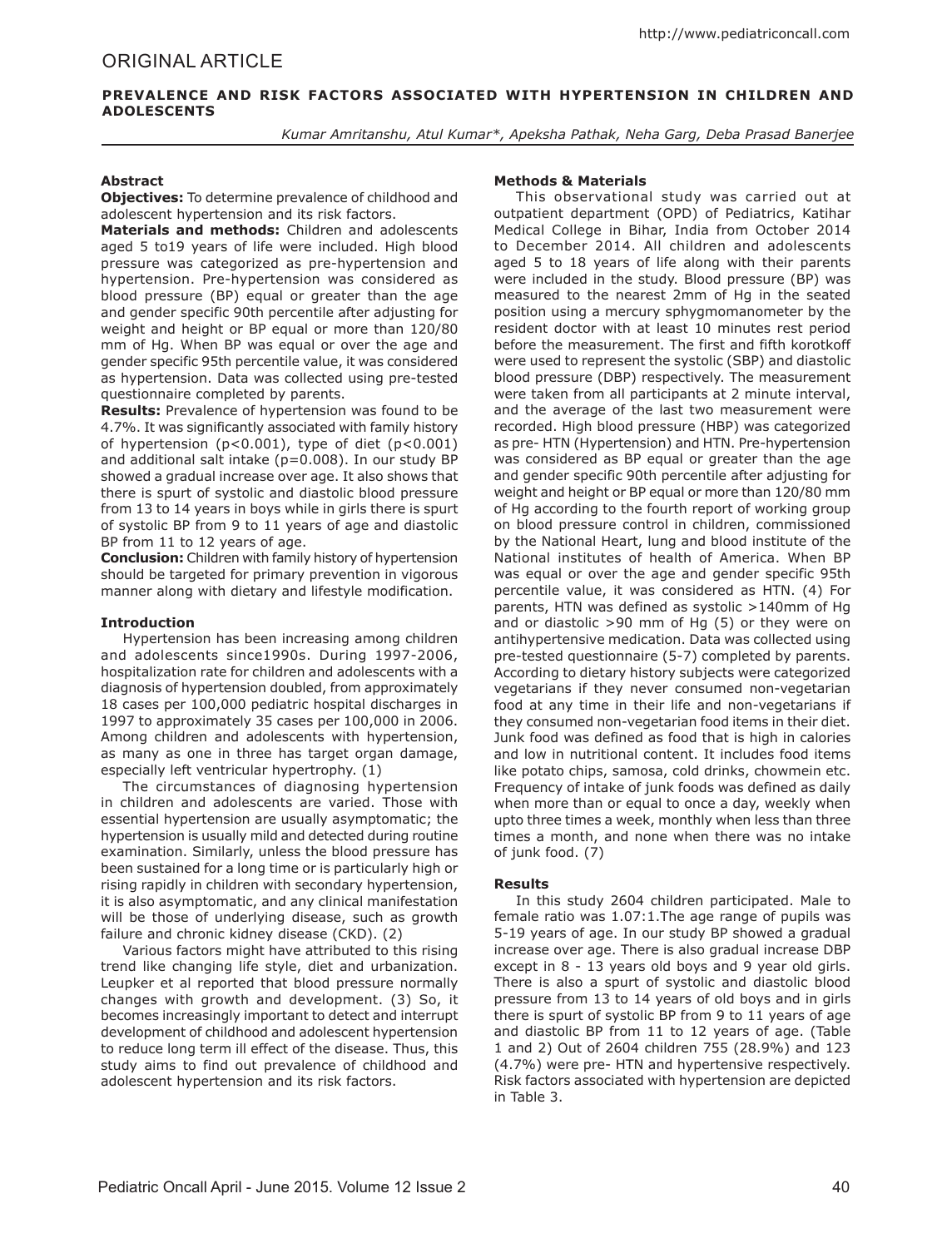| <b>AGE GROUP</b><br>(Years) | <b>Males</b><br>(n) | <b>MALE Mean SBP</b><br>(mmHg) | <b>SD</b> | <b>Females</b><br>(n) | <b>FEMALE Mean SBP</b><br>(mmHg) | <b>SD</b> |
|-----------------------------|---------------------|--------------------------------|-----------|-----------------------|----------------------------------|-----------|
| 6                           | 78                  | 88.4                           | 9.4       | 74                    | 93.2                             | 10.4      |
| 7                           | 80                  | 91.4                           | 12.6      | 79                    | 93.6                             | 9.6       |
| 8                           | 108                 | 88.8                           | 10.5      | 103                   | 95.7                             | 10.8      |
| 9                           | 89                  | 88.7                           | 8.9       | 86                    | 93.7                             | 8.4       |
| 10                          | 101                 | 94.6                           | 11.2      | 94                    | 102.6                            | 11.7      |
| 11                          | 103                 | 94.2                           | 10.6      | 97                    | 103.4                            | 11.6      |
| 12                          | 106                 | 93.6                           | 10.5      | 92                    | 105.7                            | 11.4      |
| 13                          | 112                 | 96.8                           | 12.4      | 104                   | 108.8                            | 11.3      |
| 14                          | 99                  | 103.6                          | 11.9      | 92                    | 111.3                            | 11.2      |
| 15                          | 91                  | 104.2                          | 12.1      | 87                    | 111.5                            | 11        |
| 16                          | 97                  | 104                            | 12.3      | 89                    | 113.4                            | 10.8      |
| 17                          | 98                  | 107.2                          | 12.6      | 93                    | 113.6                            | 10.7      |
| 18                          | 99                  | 107.8                          | 12.7      | 79                    | 114.2                            | 12.3      |
| 19                          | 91                  | 107.6                          | 12.9      | 83                    | 114.3                            | 12.8      |

## **TABLE no 1:- Distribution of systolic BP for boys and girls at different age group**

SD= Standard deviation

## **TABLE no 2:- Distribution of Diastolic BP for boys and girls at different age group**

| <b>AGE GROUP</b><br>(Years) | Males (n) | <b>MALE</b><br><b>Mean DBP</b><br>(mmHg) | <b>SD</b> | Females (n) | <b>FEMALE</b><br><b>Mean DBP</b><br>(mmHg) | <b>SD</b> |
|-----------------------------|-----------|------------------------------------------|-----------|-------------|--------------------------------------------|-----------|
| 6                           | 77        | 55.2                                     | 7.9       | 73          | 58.7                                       | 7.2       |
| $\overline{7}$              | 78        | 57.6                                     | 10.8      | 77          | 61.4                                       | 8.3       |
| 8                           | 107       | 56.2                                     | 7.7       | 97          | 61.7                                       | 8.5       |
| 9                           | 88        | 57.1                                     | 8.8       | 85          | 59.8                                       | 8.9       |
| 10                          | 101       | 58.8                                     | 8.4       | 93          | 66.2                                       | 7.7       |
| 11                          | 103       | 59.2                                     | 8.9       | 97          | 66.3                                       | 8.6       |
| 12                          | 105       | 59.1                                     | 7.7       | 91          | 68.3                                       | 8.7       |
| 13                          | 110       | 59.1                                     | 9.2       | 103         | 70.1                                       | 8.8       |
| 14                          | 97        | 62.3                                     | 9.1       | 89          | 70.8                                       | 7.7       |
| 15                          | 89        | 65.2                                     | 8.3       | 86          | 71.1                                       | 8.9       |
| 16                          | 96        | 66.8                                     | 8.5       | 87          | 72.3                                       | 9.1       |
| 17                          | 97        | 68.7                                     | 8.7       | 91          | 72.4                                       | 9.2       |
| 18                          | 95        | 69.9                                     | 9.2       | 77          | 74.4                                       | 9.2       |
| 19                          | 89        | 69.9                                     | 9.3       | 81          | 74.6                                       | 9.3       |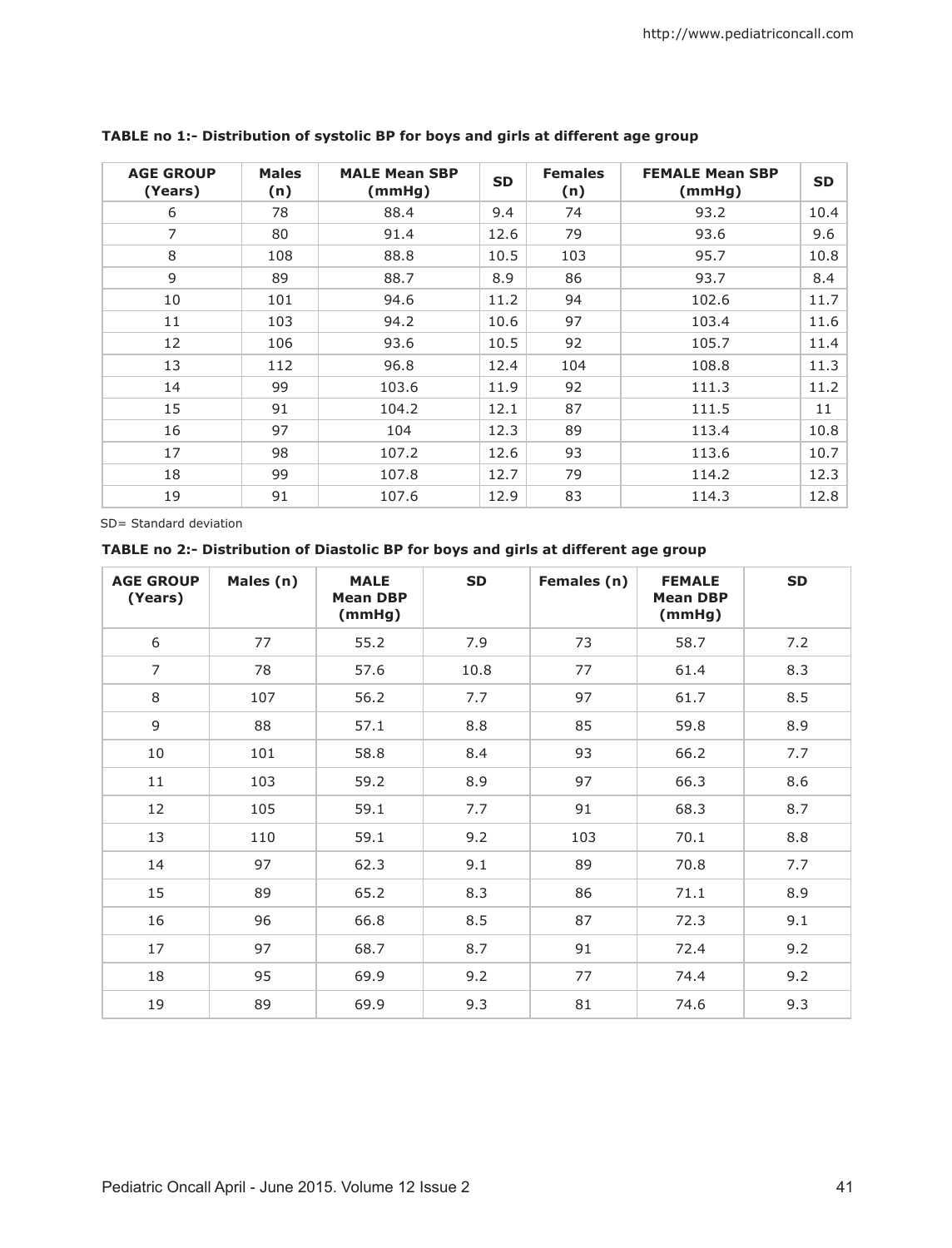| <b>RISK FACTORS</b>                                         | <b>Hypertensives</b> | <b>Non-hypertensives</b> | <b>Total</b> | p value |  |  |
|-------------------------------------------------------------|----------------------|--------------------------|--------------|---------|--|--|
| Family history of hypertension (both maternal and paternal) |                      |                          |              |         |  |  |
| Present                                                     | 48 (7.7%)            | 576 (92.3%)              | 624          |         |  |  |
| Absent                                                      | 75 (3.8%)            | 1905 (96.2%)             | 1980         |         |  |  |
| <b>Maternal history of hypertension</b>                     |                      |                          |              |         |  |  |
| Present                                                     | 36 (7.7%)            | 432 (92.3%)              | 468          |         |  |  |
| Absent                                                      | $87(4.1\%)$          | 2049 (95.9%)             | 2136         |         |  |  |
| Paternal history of hypertension                            |                      |                          |              |         |  |  |
| Present                                                     | 35 (8.7%)            | 368 (91.3%)              | 403          |         |  |  |
| Absent                                                      | 88 (4%)              | 2113 (96%)               | 2201         |         |  |  |
| <b>Type of diet</b>                                         |                      |                          |              |         |  |  |
| Vegetarian                                                  | 16 (2.3%)            | 687 (97.7%)              | 703          |         |  |  |
| Non-vegetarian                                              | 107 (5.6%)           | 1794 (94.4%)             | 1901         |         |  |  |
| <b>Additional salt intake</b>                               |                      |                          |              |         |  |  |
| yes                                                         | 99 (11.5%)           | 765 (88.5%)              | 864          |         |  |  |
| no                                                          | 24 (1.4%)            | 1716 (98.6%)             | 1740         |         |  |  |
| <b>Intake of junk food</b>                                  |                      |                          |              |         |  |  |
| Daily/Weekly                                                | 59 (4.7%)            | 1196 (95.3%)             | 1255         |         |  |  |
| Monthly/None                                                | 64 (4.7%)            | 1285 (95.3%)/td>         | 1349         |         |  |  |

### **Table no 3:-Relationship between hypertension and risk factors.**

#### **Discussion**

In our study BP showed gradual increase over age with spurt of systolic blood pressure and diastolic blood pressure from 13 to 14 years old boys and in girls there is a spurt of both systolic BP from 9 to 11 years of age and diastolic BP from 11 to 12 years of age. Similarly Anand et al (8) showed that BP increases with advancement of age with a spurt of systolic BP at 12 years of age in both sexes .These spurts of BP may be due to the effect of sex hormones liberated at the time of puberty. Patel et al (9) in their studies observed a positive correlation of systolic blood pressure with ages of children but no correlation with diastolic blood pressure.

The prevalence of hypertension (4.72%) in our study is consistent with other studies in which the reported prevalence of hypertension in children ranges from 2% to 5%. (10,11) The study also showed that hypertension has significant relation with family history (p<0.001). Mijinyawa et al (12) reported that adolescent hypertensives in Kano, Nigeria were twice more likely to have family history of hypertension than their normotensive counterparts. Dayananda et al (13), showed that young normotensives with a positive family history of hypertension had significantly higher

blood pressure (p<0.005) and also increased resting heart rate  $(p<0.05)$  than young normotensives with a negative family history of hypertension. Contrary, to finding in this study, a study conducted on children by Genovesia et al (14) didn't show a significant association between family history of hypertension and childhood hypertension. The fact that their study was on sample of 377 children identified by primary care referral and sent for further investigation for cardiovascular risk in children for either elevated blood pressure values and /or family history of cardiovascular disease and not a random study of the general population may account for the different findings in the two studies. Furthermore impairment in baroreceptor reflex sensitivity in hypertension is in part genetically determined and may be an important hereditary component in pathogenesis of essential hypertension. (15)

A significant higher percentage of hypertensives were non-vegetarians. Similar results were also reported by Agrawal et al. (16) In this study significant association was found between hypertension and additional salt intake. Similar results has been reported by Sadhu Khan et al (17) and Vimala et al. (18) It may be due to the fact that normally sodium excretion